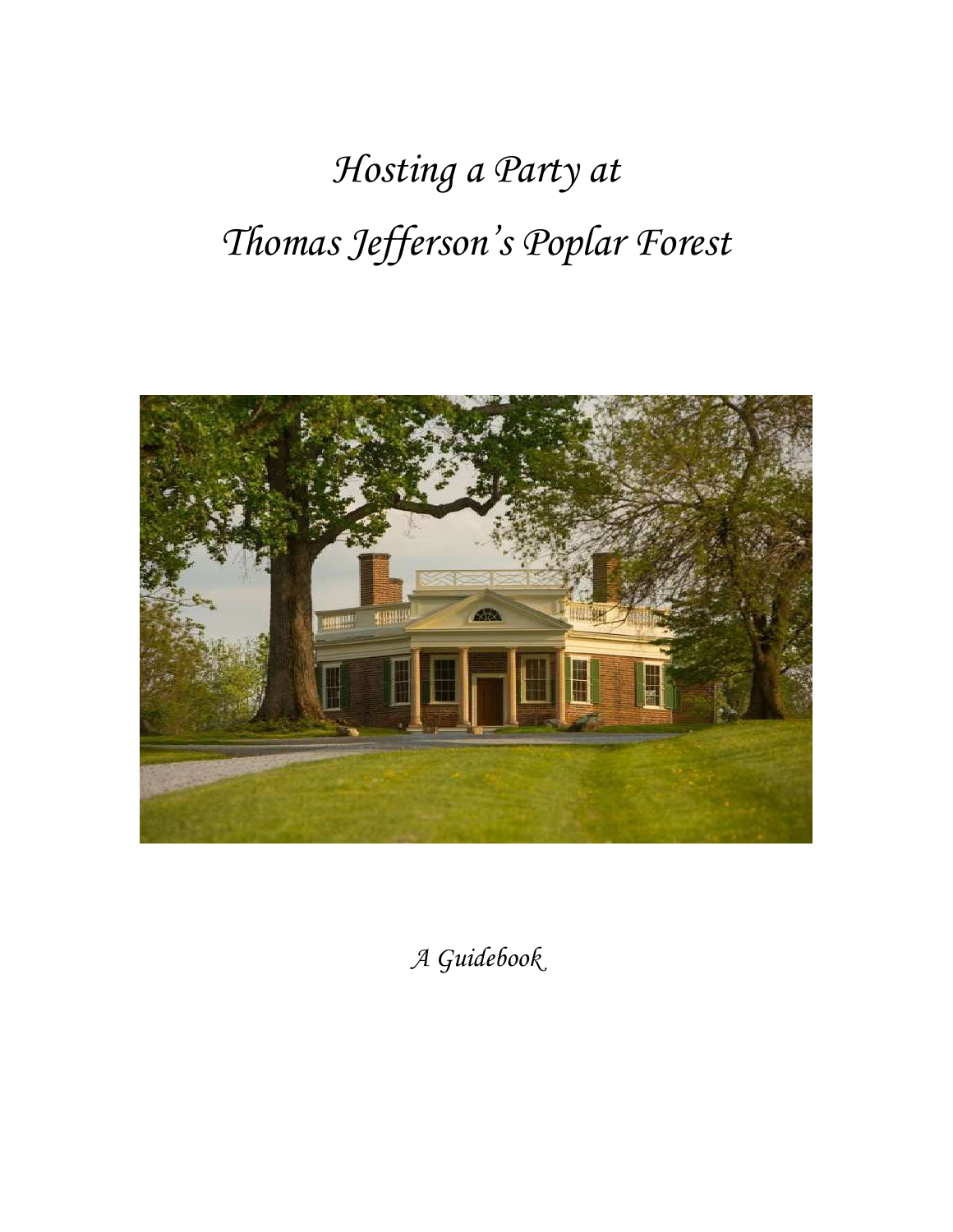# Table of Contents

# $\wp$  Introduction

- $\wp$  Poplar Forest Rental Policy
- $\wp$  Rental Fees

### $\wp$  Required Procedures and Restrictions

Alcohol and Beverages Catering Requirements Children **Decorations** Deliveries, Curfews, Set Up, and Clean Up Fees and Cancellations Inclement Weather Insurance Invitations, Publicity, and Photography Music Parking Pets Smoking Restrooms Weddings and Rehearsals

# $\wp$  Approved Supplier List/Rental Questionnaire

- $\wp$  Facilities Use Agreement
- $\wp$  Map and Directions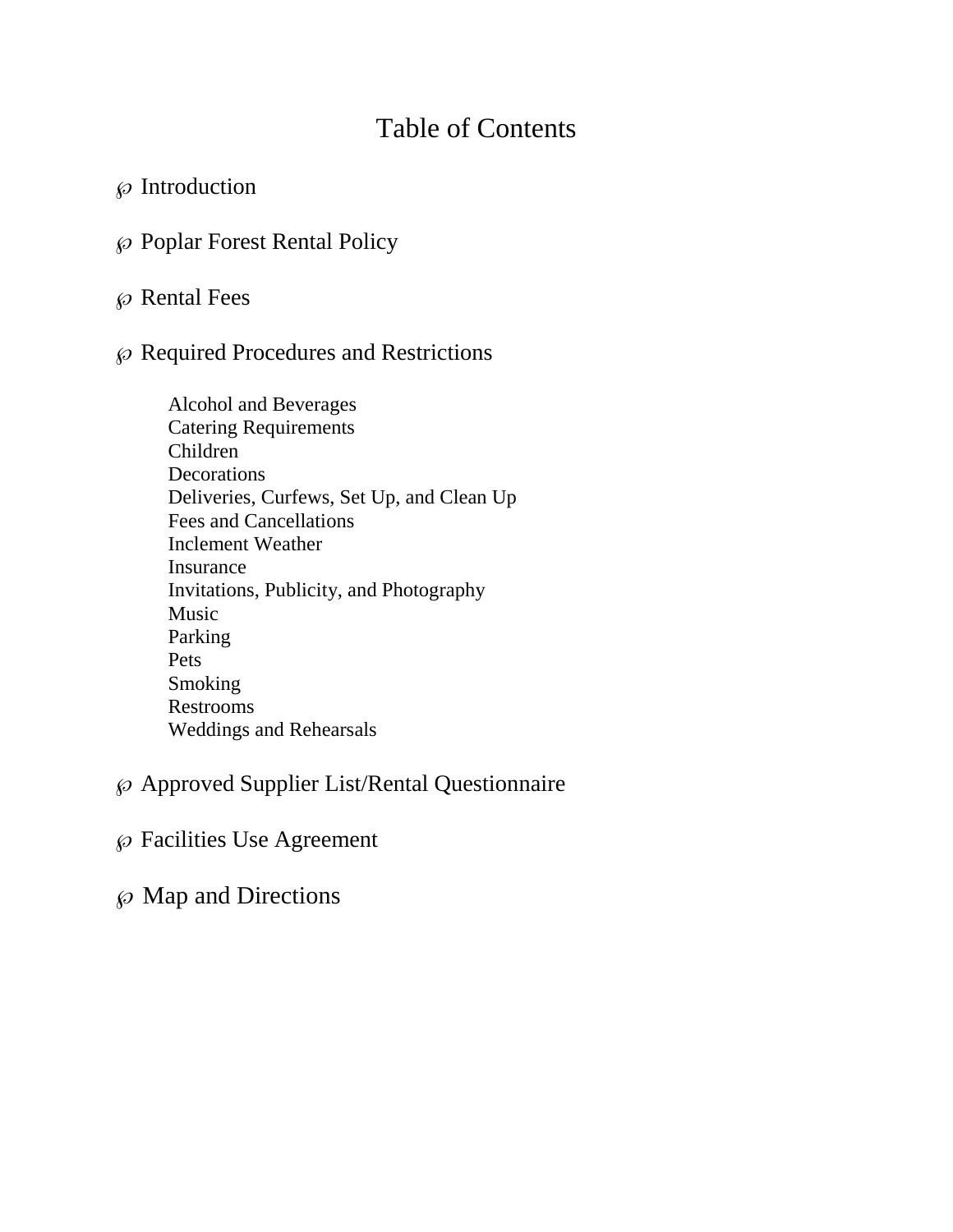### **Introduction to Renting Poplar Forest**

Poplar Forest is, first and foremost, a historic site and national landmark. Thomas Jefferson's Poplar Forest is owned and operated by a nonprofit group formed in 1983, to rescue the buildings and grounds for the educational and cultural benefit of the public. It has historic structures and grounds, which require special care to preserve and protect for future research and visitors. Poplar Forest may be rented for events but with the understanding that requirements differ from those of a hotel, country club, or restaurant.

Poplar Forest is a preservation work in progress. It is common to have restoration and archaeological work in progress throughout the year. Poplar Forest cannot guarantee the site will appear exactly or in any other condition as when the contract is signed.

It is important that you carefully read the procedures and policies before signing the rental contract. This rental guide is intended to answer questions in regard to hosting an event at Poplar Forest. After reading this guide in its entirety, if you feel Poplar Forest is a good match for your event, please contact Elise Paisant, Programs and Events Coordinator at 434-534-8110 or [elise@poplarforest.org](mailto:elise@poplarforest.org) to check the availability for your desired date and time.

\* Please be aware that the Program and Event Coordinator will not be involved in planning the event but will be available to offer guidance as needed.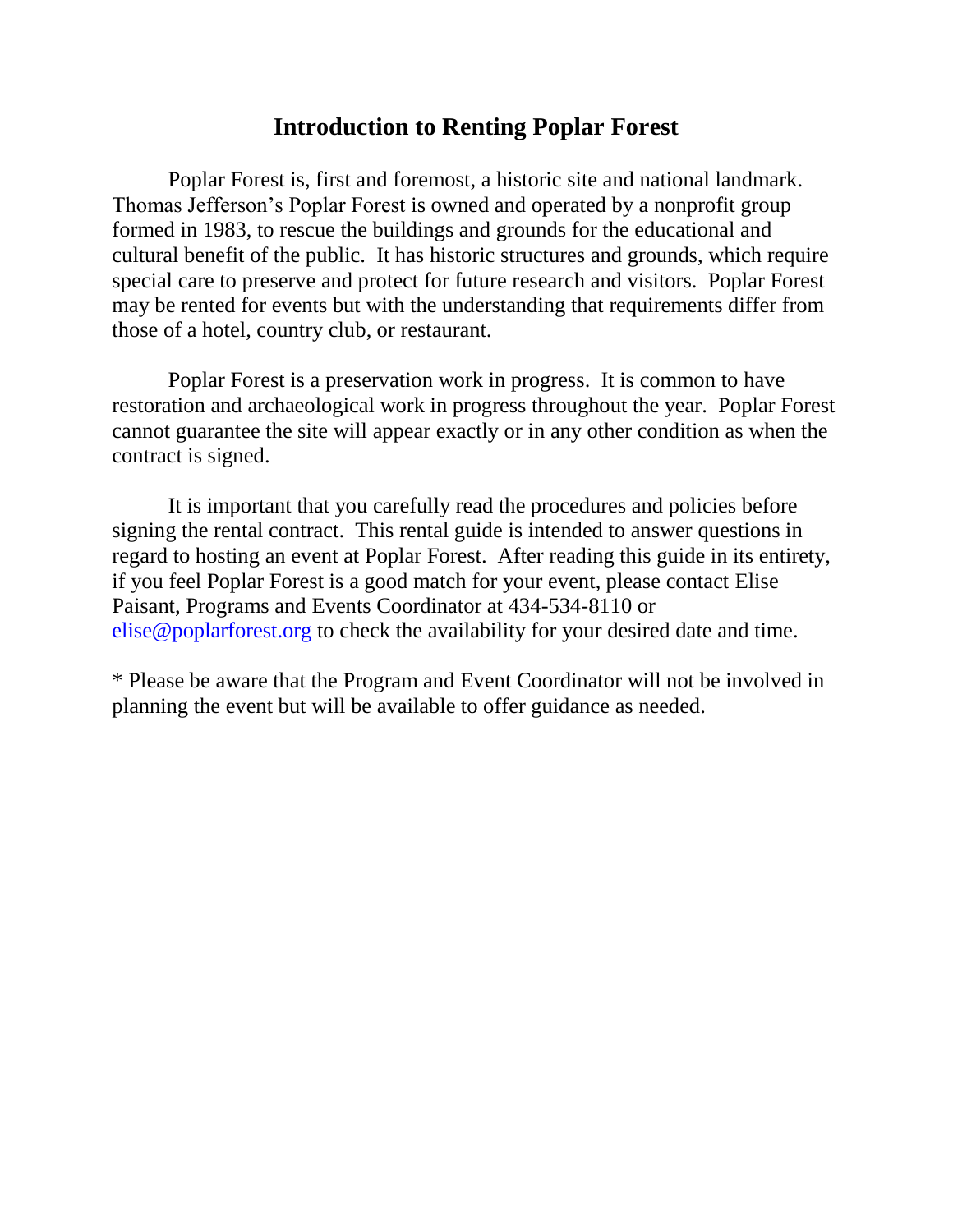# **Rental Policy**

Poplar Forest is a unique site which served as the retreat home of Thomas Jefferson, third President of the United States. The Corporation for Jefferson's Poplar Forest offers rentals of the grounds and after hour's tours of the house, according to the guidelines listed below.

- 1. The protection, preservation, and public presentation of Poplar Forest's house and grounds are the central and primary focus of this rental policy. The Rental Policy and Facilities Use Agreement are subject to application and interpretation by and at the sole discretion of the President and CEO of Poplar Forest.
- 2. Poplar Forest cannot guarantee the grounds will look a certain way on the day of the rental. Because the Restoration of the house and grounds including archaeology are all ongoing processes, the grounds and house may be under construction at any point.
- 3. Individuals or groups may rent Poplar Forest, provided they meet all requirements stated in this rental guide. However, the Board of Directors and/or President for Poplar Forest, reserves the right to decline any rental request, which in their opinion compromises the site or its educational mission or for any other reason satisfactory to the Board and President at their sole discretion.
- 4. To protect the buildings and grounds and to ensure staff is not distracted from the primary mission of the site, rentals are available when Poplar Forest staff and facilities can appropriately accommodate them. Available dates will be determined after giving first priority to Poplar Forest events and educational activities.
- 5. At no time will an event be allowed to compromise the conservation process or the general public's access to and enjoyment of the site, as defined by the following:
	- Rental of the house is not allowed. Prearranged guided tours of the house may be offered during the event with appropriate prior notice if guides and staff are available.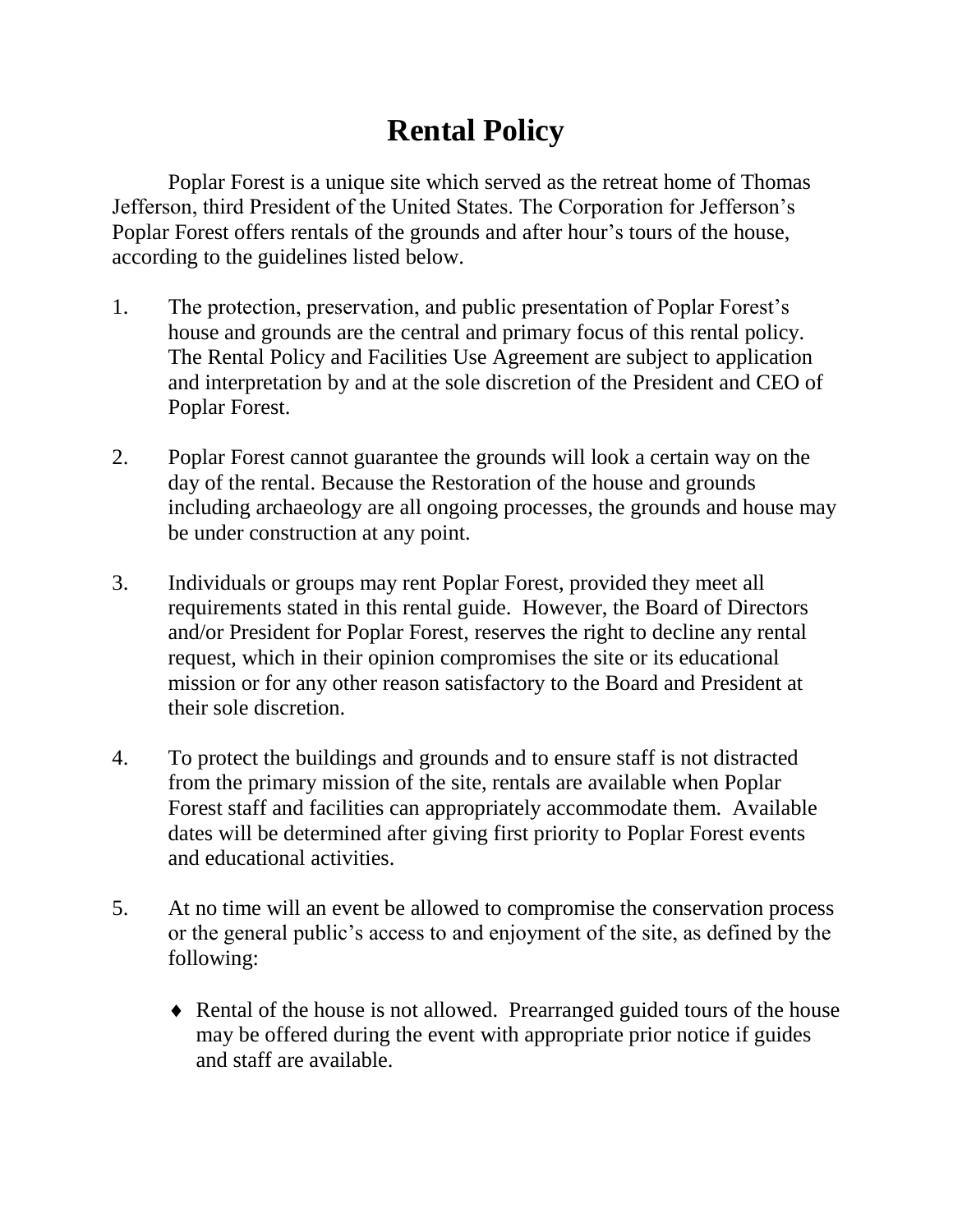- No special tour, private party, or event will be allowed to conflict with the regular schedule of public tours.
- All events must take place after Poplar Forest closes to the public (4 p.m. January, February and 5 p.m. March-December)
- 6. Reservations will be considered up to one year in advance. Poplar Forest reserves the right to remove, without public notice, any unsecured date from the schedule. The Facilities Use Agreement found at the end of this guidebook is a general form of contract that will normally be used.
- 7. All rentals of Poplar Forest require a signed contract, in which the renter acknowledges he or she has read and agrees to abide by the policies and procedures necessary to rent the property.
- 8. The Corporation for Jefferson's Poplar Forest reserves the right to cancel any rental contract at any time, if the renter fails to abide by all requirements set forth in this guide, including without limitation, those outlined in the Required Procedures and Restrictions section. In the event of such cancellation, the Corporation also reserves the right to retain any rental fee and damage deposit paid. If the renter cancels the event after the contract has been signed the rental fee and damage deposit paid to date shall be retained by the Corporation, subject to reimbursement as detailed in the Fees and Cancellations section.
- 8. Poplar Forest reserves the right to waive or alter any provision set forth in this policy or to impose other conditions and restrictions if, in its sole opinion, it is in the best interest of Poplar Forest.
- 9. Poplar Forest's President will make all decisions deemed appropriate to the effective execution of this policy and all its requirements and procedures.
- 10. The Corporation for Jefferson's Poplar Forest reserves the right to change this rental guide at any time and without notice.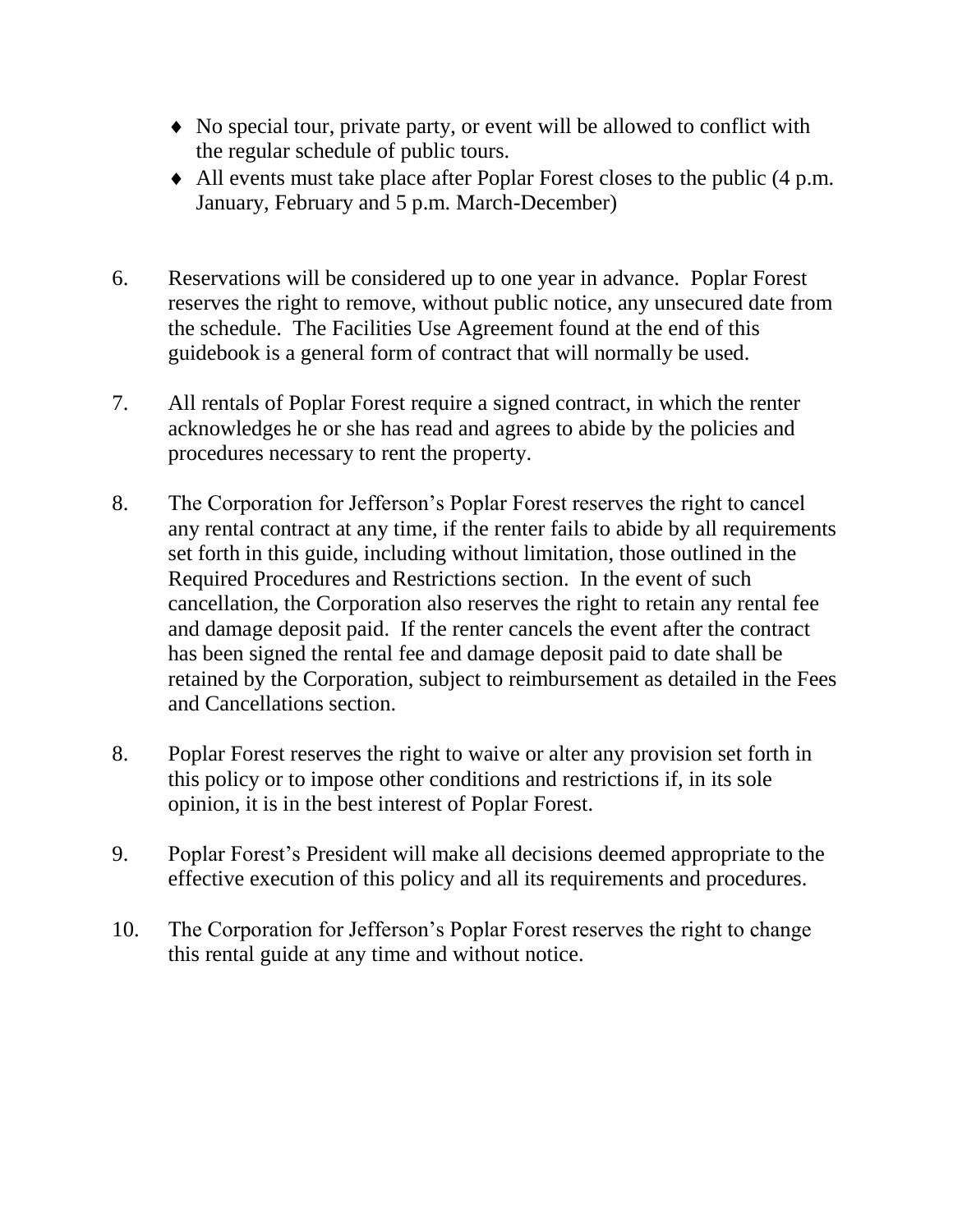# **Rental Fees:**

Property rental for an event is \$3,500.00 payable to The Corporation for Jefferson's Poplar Forest.

The rental fee includes:

- Use of Poplar Forest grounds as defined by the Program and Event Coordinator
- Tours of the house for all guests attending (for a predetermined amount of time; provided adequate guides and staff are available)
- Staff time (Event Coordinator and additional staff as needed to assure compliance with these guidelines and to provide house tours). The fee does not include personnel for the event itself, such as caterers, musicians; wait staff, and the like.
- Electricity
- Museum Shop restrooms (cleaning prior to and at the conclusion of the event)
- Poplar Forest conference room and restrooms available for changing clothing
- Lawn mowing services within several days preceding the event

Note on Fees: The fee structure is based upon events lasting no more than eight hours. Events requiring additional hours will be charged an hourly rate for staff time**.**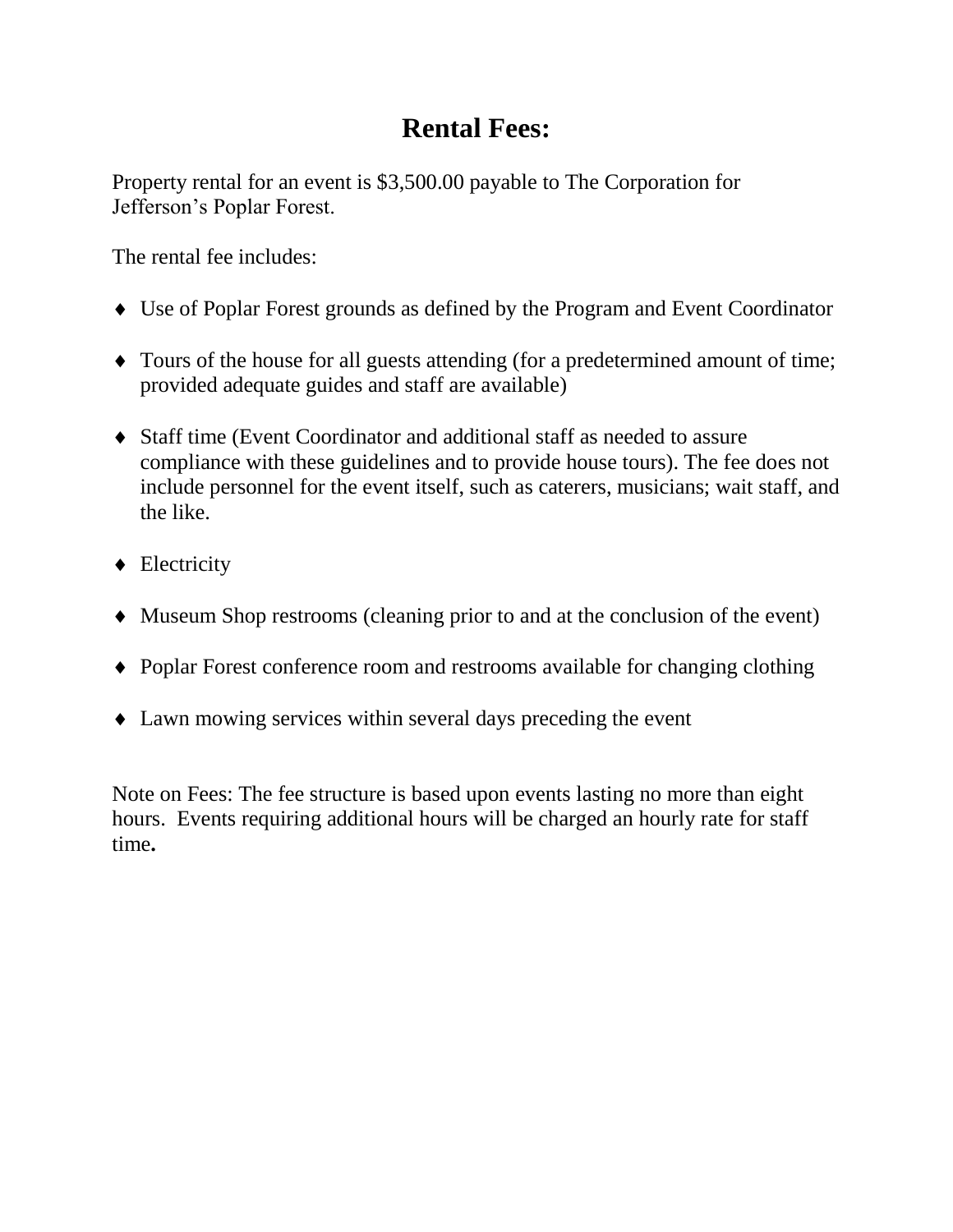# **Required Procedures and Restrictions**

### **Alcoholic and Beverage Restrictions**

 $\varnothing$  Alcoholic beverages may be served at any event but the resale of such beverages, including cash bars, is prohibited.

 $\wp$  Beverages of any kind (or food) are not allowed inside the house, Museum Shop, or any buildings on the property.

 $\varphi$  All ABC regulations of the state of Virginia apply to any event taking place at Poplar Forest. *If a caterer is not licensed to serve alcohol by the state of Virginia, the renter must obtain a special banquet license to serve alcoholic beverages.*  Documentation must be submitted to Poplar Forest at least 7 days prior to the event. It is the renter's responsibility to assure all ABC regulations are strictly enforced while on Poplar Forest property.

# **Catering Requirements**

 $\varphi$  The renter is responsible for all catering and related food and beverage costs, including ice, linens, china, tables, chairs, etc., any additional equipment, tents, and parking costs. (see parking)

 $\wp$  The renter must use vendors and suppliers approved in advance by the Program and Event Coordinator or from our approved suppliers list. (see approved suppliers list)

 $\wp$  All caterers must supply Poplar Forest with proof of certification by the Health Department of the State of Virginia at least 7 days prior to the event.

 $\wp$  The client or caterer must provide all food storage containers and serving equipment.

 $\wp$  Caterers are not permitted to use grills or stove tops on property.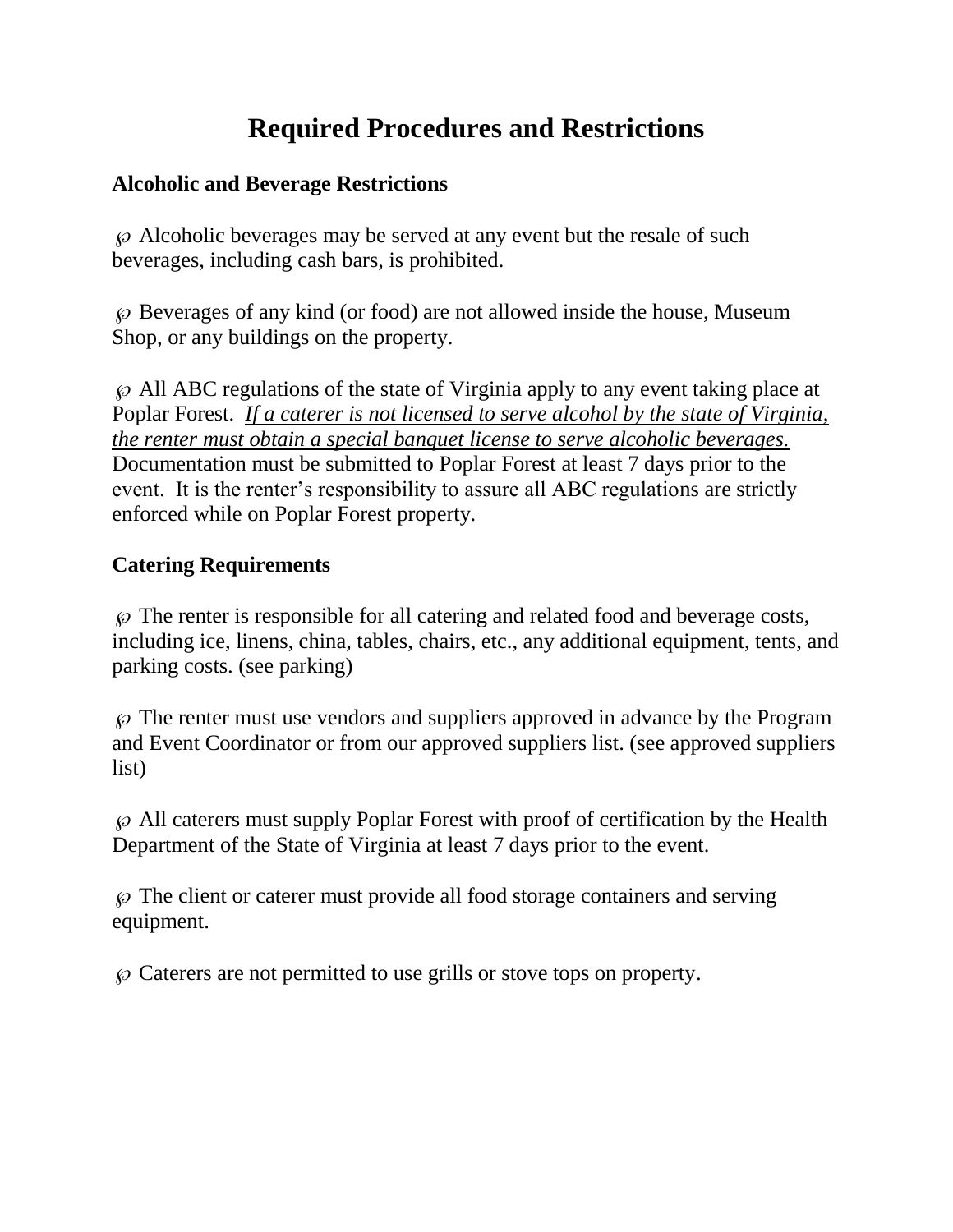# **Tents and other Rental Needs**

 $\wp$  Tents and other equipment may not be erected or delivered earlier than 48 hours before the event and must be removed within 48 hours after the event.

 $\wp$  The largest tent allowed on the lawn is 40' x 60' and can only be placed in the middle of the South Lawn. Poplar Forest staff must be available on the date that tents are delivered. If tent set up is not cleared by Poplar Forest, the Renter will be held culpable for any damage to the property including to underground and overhead power, water, drainage, etc. lines.

 $\wp$  Large tents (over 900 sq. ft.) require an inspection by the County of Bedford. Some rental companies will take care of applying for a tent permit for you, but others do not. You must check with the rental company at time of rental to ensure a tent permit and inspection are secured.

 $\wp$  Poplar Forest is not responsible for the storage of any items on site. All on site storage must be prearranged with the Program and Event Coordinator.

### **Decorations**

 $\varphi$  All decorations must be approved in advance by the Program and Event Coordinator. If candles are approved by the Program and Event Coordinator, they must be protected by hurricane globes with an attached base or in a votive holder. The renter will be responsible for damage caused by any decorations and will be subject to a damage fee.

 $\wp$  All wedding paraphernalia must be confined to tent and ceremony area. There can be absolutely nothing hung or placed on trees, staked in grounds, etc.

 $\wp$  Open flames (including sparklers, fireworks, lighters, etc.) are not permitted to be used anywhere on the property.

 $\wp$  Deliveries should be made via the service entrance at 687 Poplar Forest Drive. It is the renter's responsibility to provide a copy of the directions and a map to Poplar Forest for all deliverers. Directions and a map are included in this guide and may be copied for this purpose.

 $\wp$  There are no facilities at Poplar Forest for food preparation or clean up.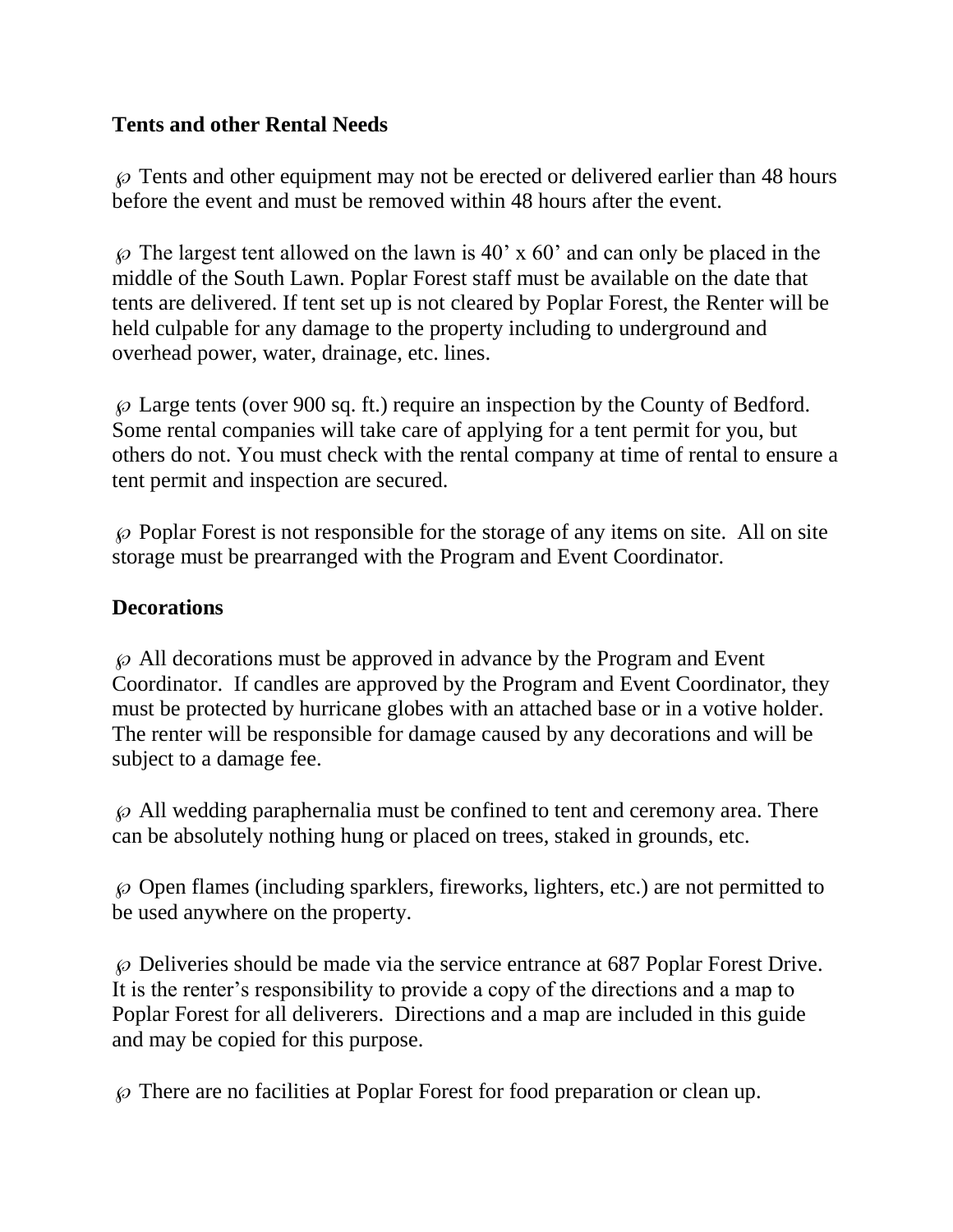$\wp$  All set up and clean up (with the exception of items listed in the next paragraph) must occur within the specified rental period. Poplar Forest must be left clean; any post clean up associated with the contracted event, performed by Poplar Forest staff will result in an hourly rate of \$400.00, with a one hour minimum charge. All food and beverages (alcoholic and non-alcoholic) must be removed immediately following the event (not left overnight). All trash must be bagged and deposited in the dumpster located near the exit on the property.

 $\varphi$  The renter is responsible for final clean up between 7:00 a.m. and 9:00 a.m. the day following the event. Final clean up includes: tables and chairs broken down and neatly stacked; all decorations and flowers removed from the property; and any overlooked trash picked up and bagged.

 $\wp$  Neither renter, nor his/her guests, vendors, or others associated with the event will be allowed on the property prior to or after the specified rental time unless they are regular, paying guests or an appointment is made with the Program and Event Coordinator (with the exception of final clean up). This is for security purposes and the safety of the house, grounds, and visitors.

 $\wp$  No furniture, fixtures, fittings, or equipment which belongs to Poplar Forest may be moved and no electrical equipment of any kind may be connected without prior permission of the Program and Event Coordinator.

 $\wp$  The event must conclude by 10:00 p.m. and all vendors, guests, and other individuals supporting the event must be off site by midnight. *This curfew is strictly enforced.* An hourly fee of \$500.00 will be deducted from the damage deposit for any violation of this restriction. In cases when the renter is charged for damages or additional time which meets or exceeds the damage deposit, the renter will be billed for the remaining balance. This fee must be paid in full within 7 days.

# **Fees and Cancellations**

 $\varnothing$  To confirm all event reservations, one-half the rental fee of \$3,500.00 is required at the time the signed contract is received. Checks must be made payable to The Corporation for Jefferson's Poplar Forest. The remaining one-half of the rental fee shall be paid not less than 30 days before the Event.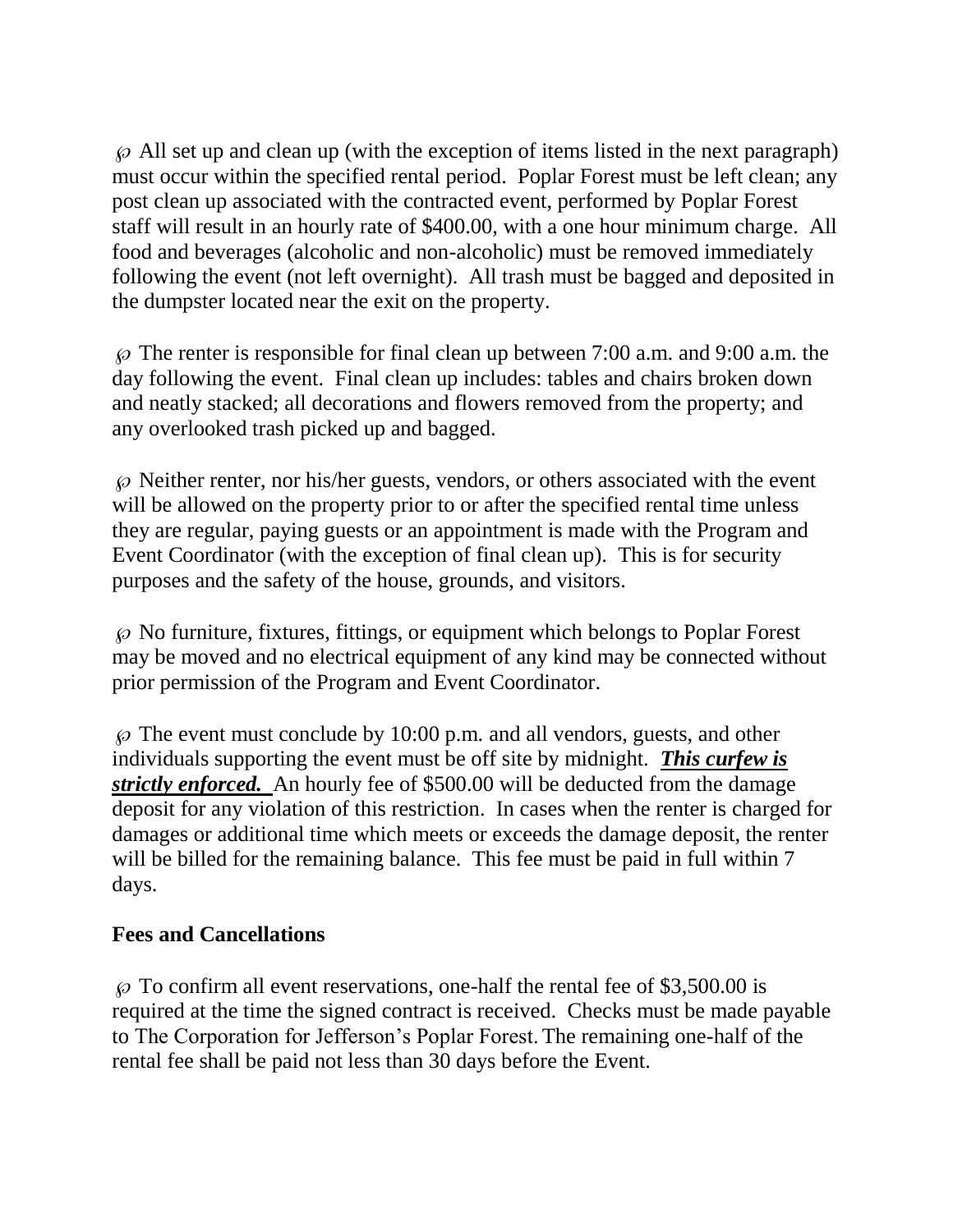$\wp$  All renters are required to submit a \$500.00 damage deposit, which must be received at the time the contract is signed. This payment is to be separate from the rental fee and must be in the form of a check. The damage deposit will be refunded to the renter within 14 days following the event, minus any charges for overtime, cleanup, damage to, or theft of Poplar Forest property.

 $\wp$  For cancellations received 30 days or more prior to the event, the rental fee will be returned by mail within 14 days, less a 10% administrative fee. The damage deposit will be returned in full by mail, within 14 days.

 $\wp$  Cancellations made 29 days or less prior to the event will result in forfeiture of the entire rental fee paid to date. The damage deposit will be returned by mail, within 14 days.

 $\wp$  At least one Poplar Forest staff member will be on site during the event to ensure compliance with all regulations and rules and to offer guidance as needed.

 $\wp$  Poplar Forest reserves the right to terminate, at the renter's forfeiture of rental fees and damage deposit, any rental reservation, at any time if the renter is found to be in noncompliance with the rental policy or procedures. In such event, the renter shall forfeit rental fees and the damage deposit as liquidated damages. Should an event become disruptive, Poplar Forest staff reserves the right to contact the proper authorities.

# **Cancellations Resulting from Weather or Other Circumstances**

 $\wp$  Poplar Forest is not liable for loss or reimbursement of the fees when the renter cancels due to inclement weather, other acts of nature, or circumstances and events other than cancellation by Poplar Forest. It is important the renter discuss a contingency plan for inclement weather, transportation difficulties, natural or other disruptions with the Program and Event Coordinator.

 $\wp$  In situations where Poplar Forest must cancel an event due to circumstances which it determines preclude the event, (such as severe storm damage, electrical, or plumbing problems) the renter will be mailed a check for the full amount of the rental fee, within a week of the cancellation.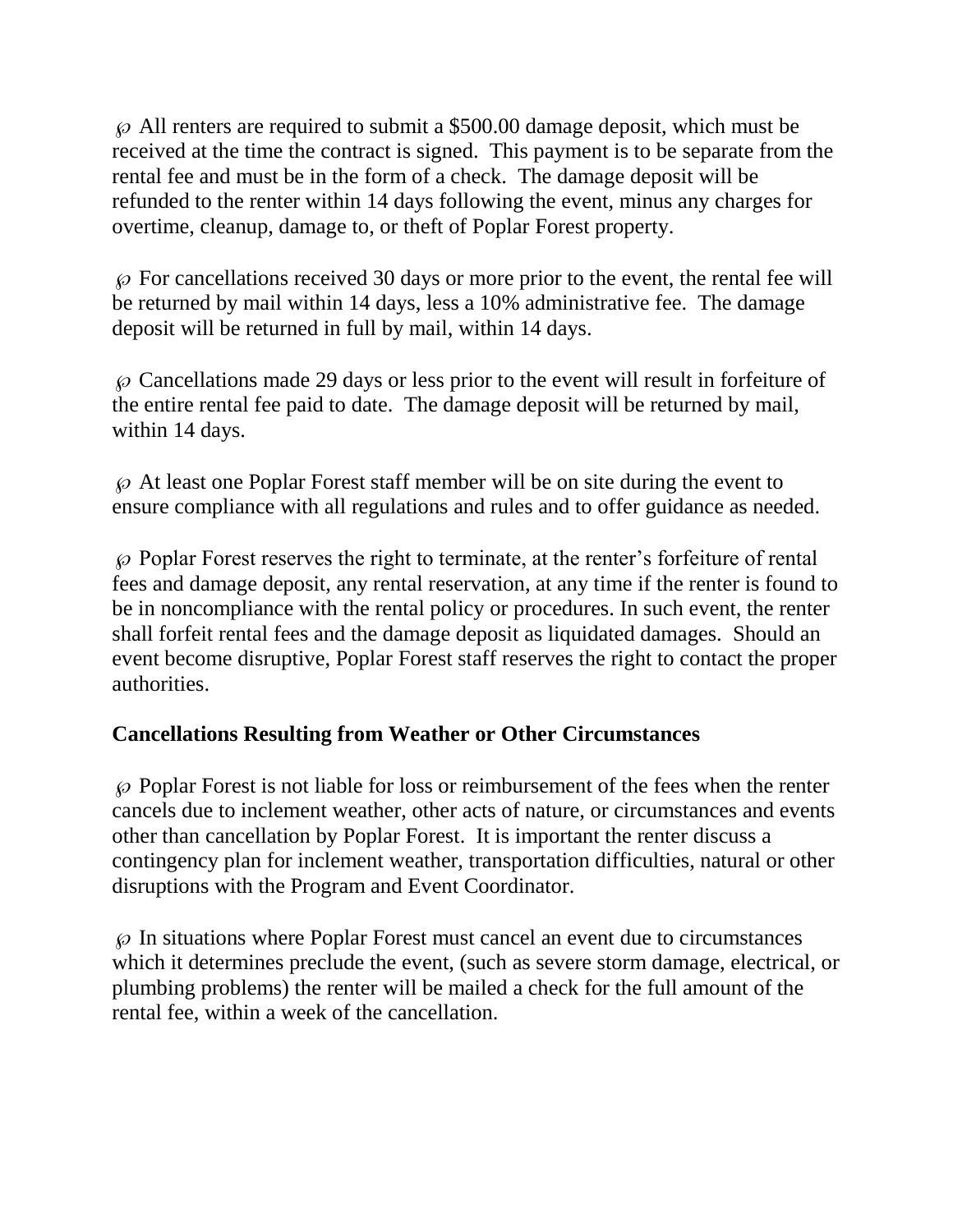#### **Insurance**

 $\wp$  All individuals, vendors, and organizations renting Poplar Forest must provide proof of liability insurance at a minimum of \$1,000,000.00. The Corporation for Jefferson's Poplar Forest shall be a named insured, as its interests may appear, in the insurance contract. The renter must have in effect, while on Poplar Forest property, bodily injury and property damage insurance with \$2,000,000.00 in the aggregate. The renter shall provide Poplar Forest with a certificate or certificates of insurance and such other evidence as it shall require, of the insurance specified herein at least 14 days prior to the event. Such insurance shall protect Poplar Forest against all liabilities, cost, or damages, which might occur on Poplar Forest property, during the renter's event. The renter agrees to indemnify and hold Poplar Forest harmless against all liabilities, cost, and damages to Poplar Forest whether or not such insurance is in effect or applicable, wholly or in part. In addition, the renter agrees to indemnify and hold Poplar Forest harmless against all liabilities, cost, and damages to Poplar Forest property arising out of any violation of the terms of this agreement or of any applicable laws, ordinances, or regulations by the renter, their caterer, employees, guests, or agents.

# **Publicity**

 $\wp$  All published references to the scheduled event must list the organization's name in full, "The Corporation for Jefferson's Poplar Forest," upon first reference. All subsequent references may use the term "Jefferson's Poplar Forest." A copy of the press release or other media related announcement must be received and approved by the Program and Event Coordinator at least 2 weeks prior to distribution.

#### **Invitations**

Invitations may use the term "Jefferson's Poplar Forest" to reference the event's location. A copy of the invitation must be received and approved by the Program and Event Coordinator at least 2 weeks prior to distribution.

#### **Music**

 $\wp$  Requests to use music at any event must be approved in advance by the Program and Event Coordinator. Live or amplified music is not allowed after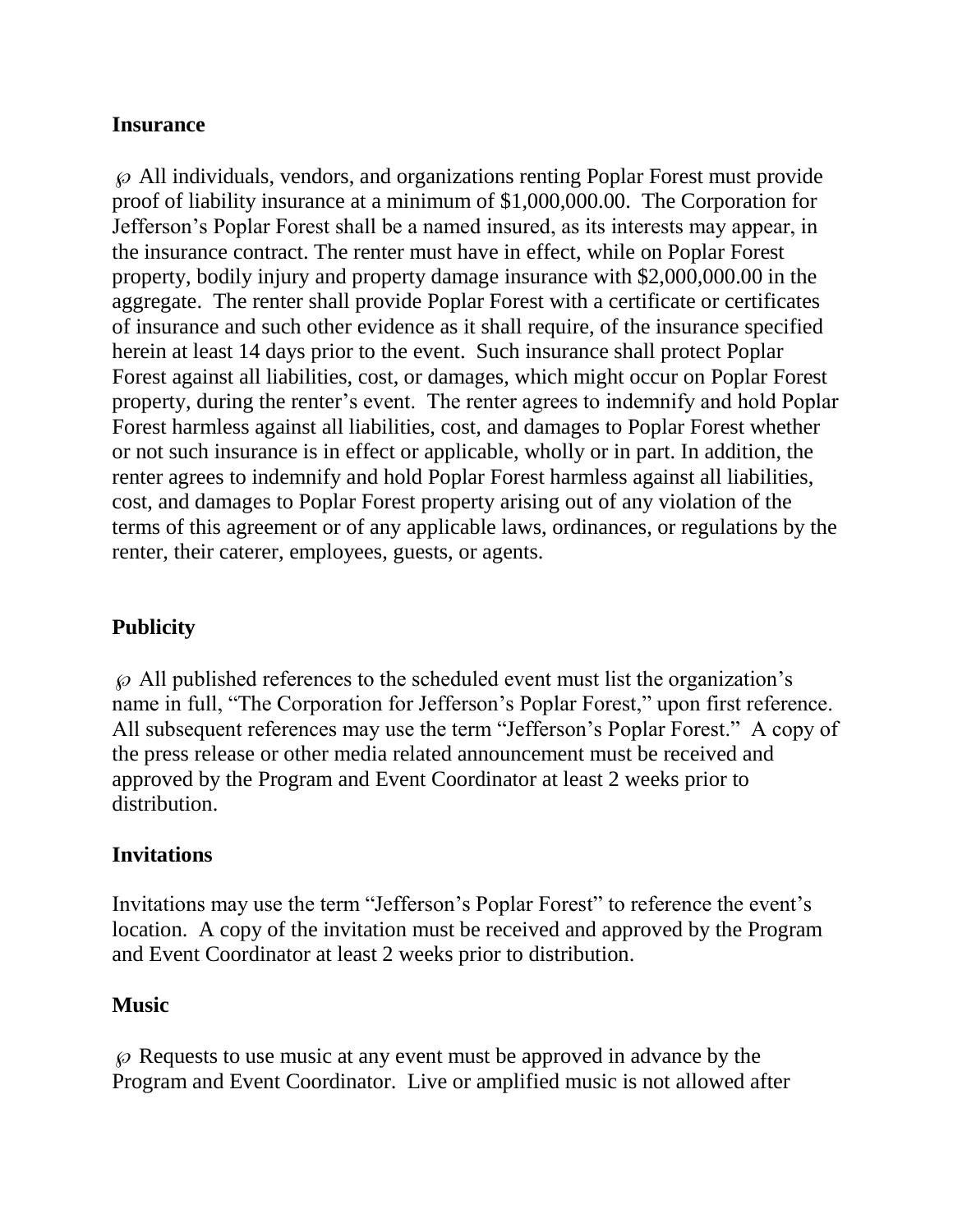10:00 p.m. and must be kept at a reasonable level throughout the event, due to the close proximity of private homes.

# **Parking**

 $\wp$  Poplar Forest has ample designated parking and handicapped spaces available for guests. Parking is not permitted along the driveway or in areas not designated for parking. Vehicles are not to block access for fire and rescue vehicles. If more than 50 cars are expected at the event, the renter must provide at its expense a parking attendant or a person to direct traffic.

 $\wp$  Parking on the lawn adjacent to the house is not allowed. Suppliers may drive onto the lawn to unload with prior permission from the Program and Event Coordinator and must immediately move their vehicle(s) to one of the visitor parking lots after unloading.

 $\wp$  The renter will pay the cost of restoring lawns damaged by vehicles of the renter, guests, caterers, or other service vendors.

 $\wp$  If an evening event is scheduled, tower lights are required. They are necessities for the parking areas. (see approved supplier list)

# **Pets**

 $\wp$  Pets are not allowed on the property with the exception of service animals.

# **Smoking**

 $\wp$  Smoking is not allowed in the historic areas on the property. The renter is responsible for ensuring that their guests use the designated smoking areas as defined by the Program and Event Coordinator. The renter is also responsible for the proper disposal of all cigarettes and cigars.

# **Restrooms**

 $\wp$  Restrooms are located adjacent to the Museum Shop. Events in excess of 200 guests will require the rental of a portable toilet. (see approved supplier list)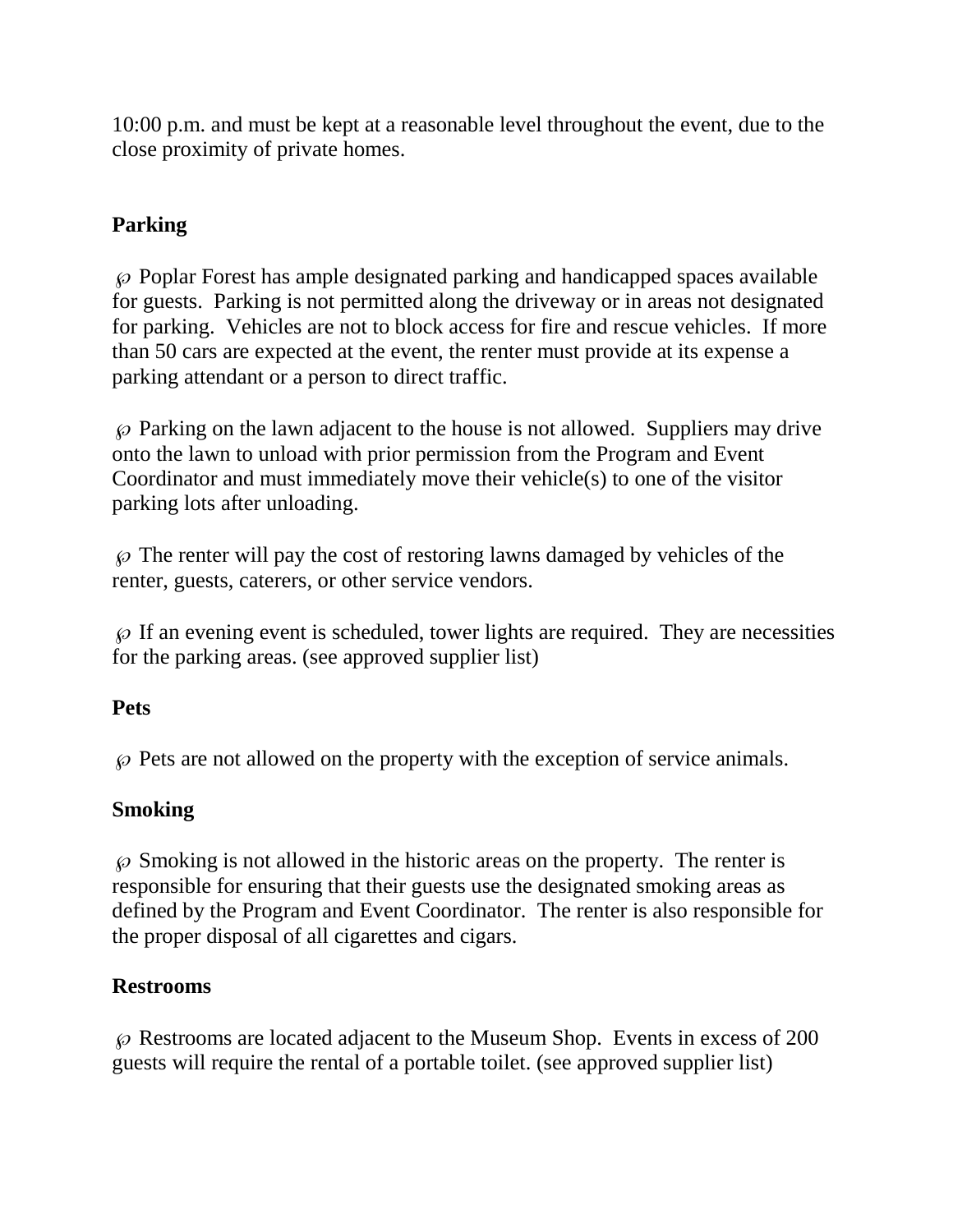# **Weddings, Rehearsals, and Related Photography**

 $\wp$  The north portico may be used for the wedding ceremony with prior approval of the Program and Event Coordinator.

 $\wp$  Wedding party members and/or guests on the north portico may not exceed twelve.

 $\wp$  The throwing of rice, birdseed, confetti, flowers, or other loose material is prohibited anywhere on site.

 $\wp$  Wedding rehearsals must be scheduled in advance with the Program and Event Coordinator and are limited to one hour. Rehearsals are allowed Monday through Friday and must take place between 5:00 p.m. and 7:00 p.m. Rehearsals are normally not permitted during regular business hours. Some exceptions may apply with prior permission. The renter is responsible for clean up after a rehearsal. Rehearsal dinners or rehearsal receptions are considered a separate event and require an additional rental fee of \$3,500.00.

 $\wp$  Wedding photography, on the grounds, will be permitted during the event. Photography is not allowed inside the main house. Wedding photography on any other day may be arranged with the Program and Event Coordinator for a fee of \$100.00 per hour and must be paid upon conclusion of the photo session. The Program and Event Coordinator or other staff member must be present during the photo shoot. The exterior fabric of the house is delicate, therefore touching or leaning on any part of the house is not permitted.

 $\wp$  Poplar Forest will make available a small conference room for the wedding party to change provided advance notice is given to the Program and Event Coordinator.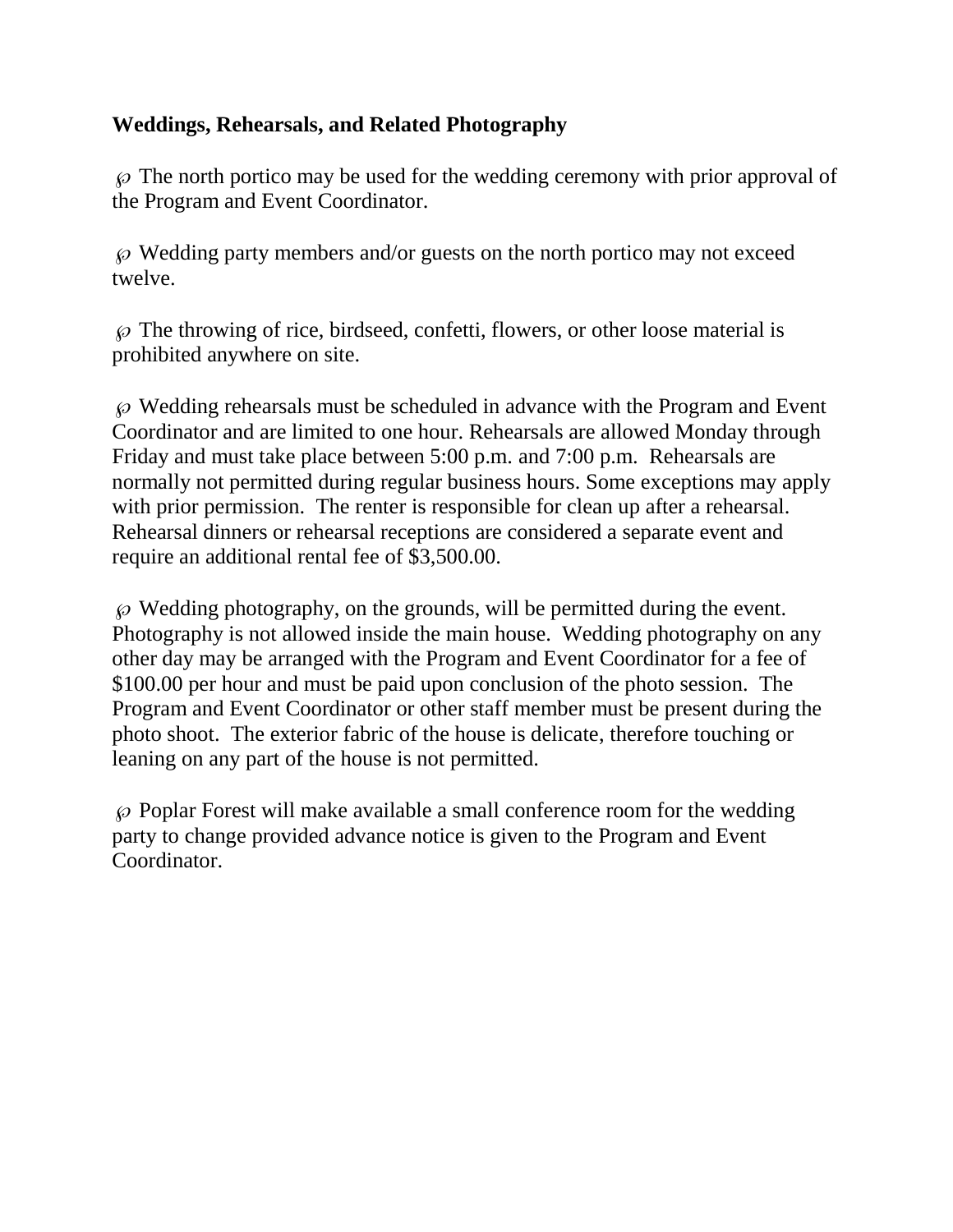# Approved Supplier List

# *Caterers:*

| $(434)845 - 2692$  |
|--------------------|
| $(434)$ 352-7532   |
| $(540)$ 982-7700   |
| $(434)$ 237-5988   |
| $(434)$ 385-1660   |
| $(434)$ 385-3670   |
| $(434)$ 352-2041   |
| $(434)$ 384-2200   |
| $(434)$ 386-8655   |
| $(434) 846 - 5676$ |
|                    |

# *Tents and Equipment Rentals:*

| <b>Aztec Rentals</b>                                    | $(434)$ 385-5116   |
|---------------------------------------------------------|--------------------|
| Bay's Disposal                                          | $(540) 871 - 0107$ |
| <b>Discount Portable Toilets</b>                        | $(434)$ 929-2323   |
| <b>Overstreet Hardware</b>                              | $(434)$ 385-5150   |
| Pearson Equipment Company (tower lights) (434) 845-5981 |                    |
| <b>Skyline Tent Company</b>                             | $(434)$ 977-8368   |

\* Please contact the Program and Event Coordinator regarding additional suppliers.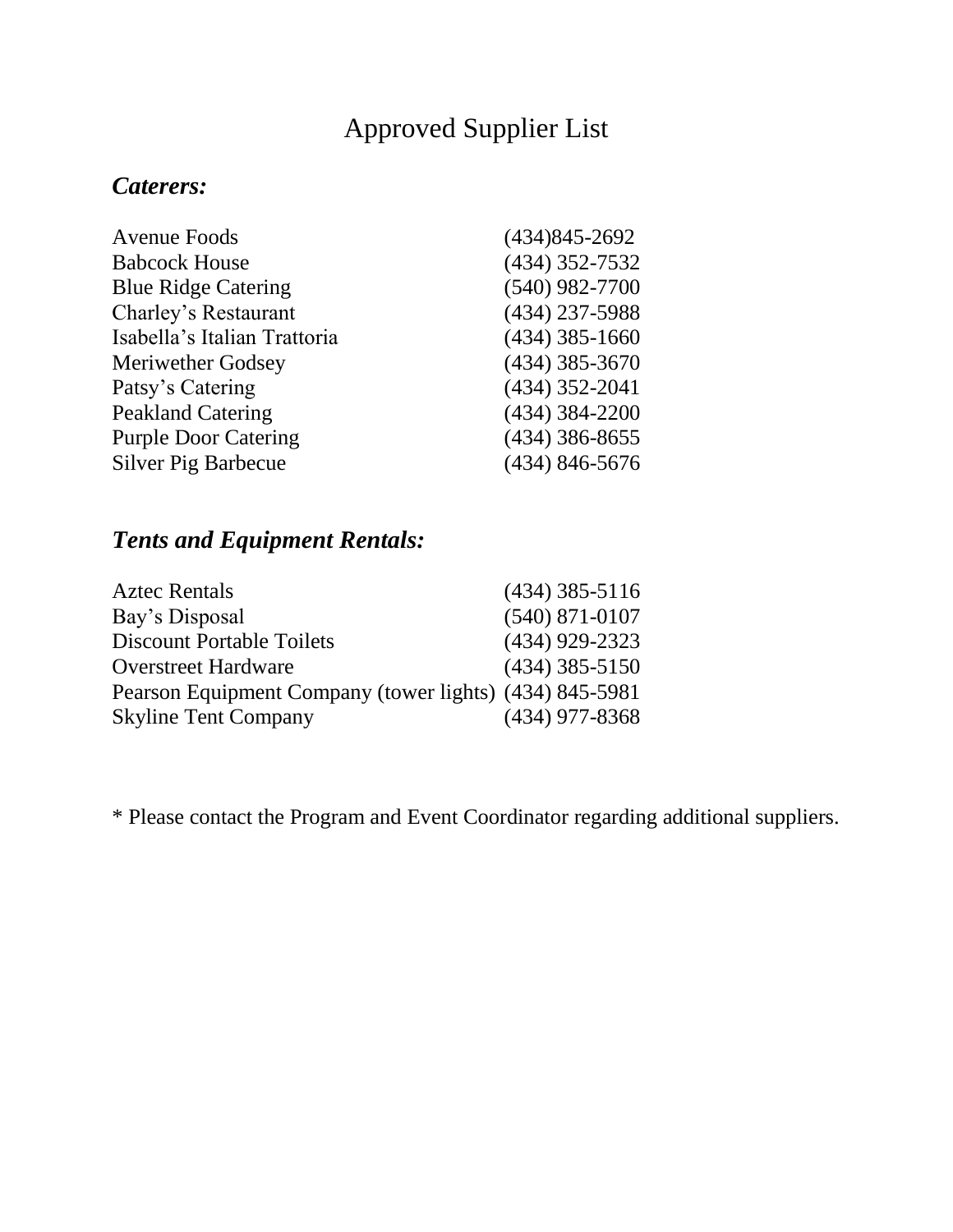# Rental Questionnaire

|                                             | Expected Number of Guests: ____________ Expected Arrival Time for Guests: __________ |
|---------------------------------------------|--------------------------------------------------------------------------------------|
| Length of Event: $\frac{1}{2}$              |                                                                                      |
| If Applicable - Weddings:                   |                                                                                      |
|                                             |                                                                                      |
|                                             |                                                                                      |
| Please select all that apply to your event: |                                                                                      |
|                                             |                                                                                      |
|                                             | __ Sit Down Meal _______ Buffet Meal _______ Hors d'oeuvres                          |
|                                             | If applicable - Please indicate time food will be served: ______________________     |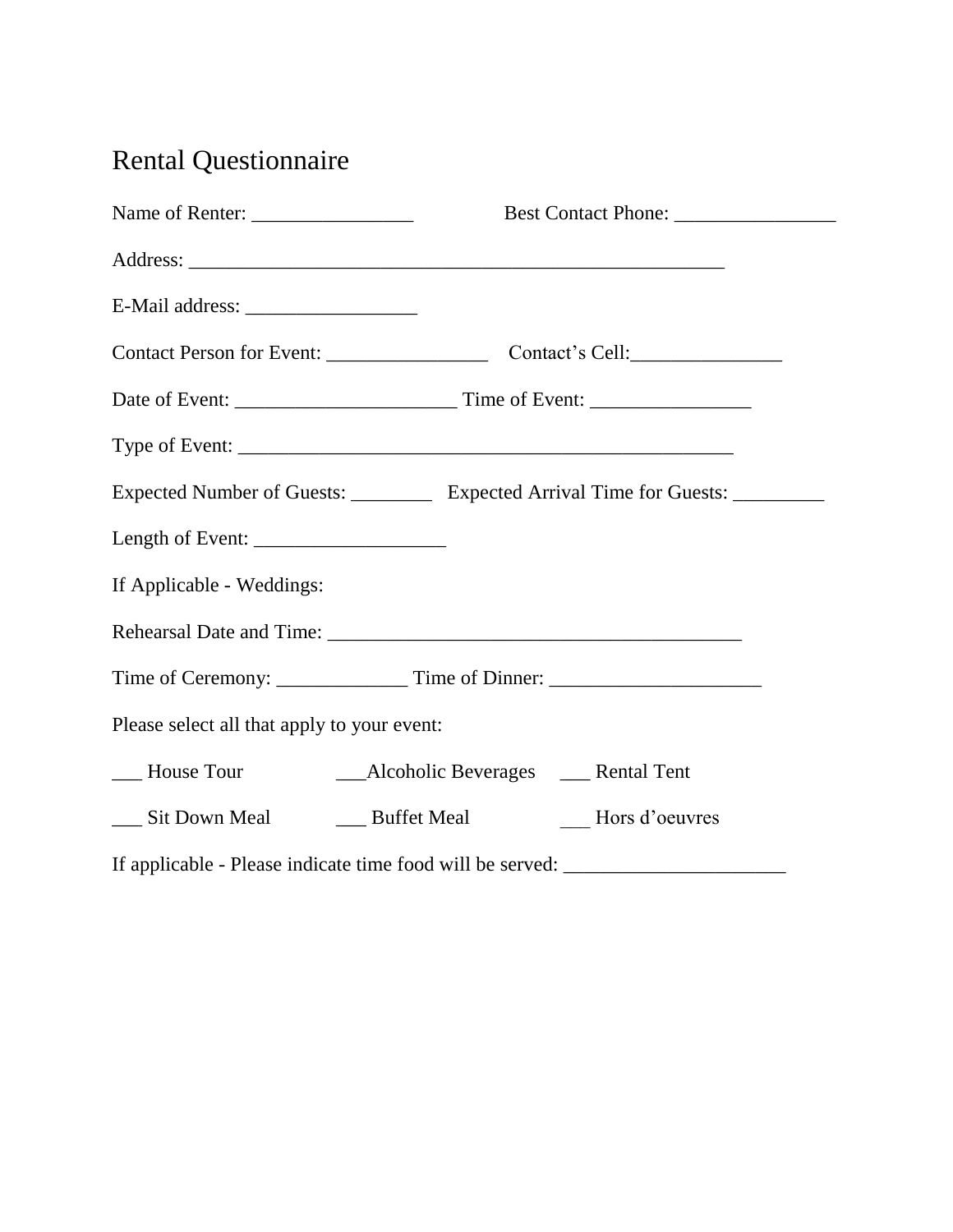| Vendor Information: |                                                     |  |
|---------------------|-----------------------------------------------------|--|
|                     |                                                     |  |
|                     |                                                     |  |
|                     | Caterer's License: Caterer's Insurance Certificate: |  |
|                     |                                                     |  |
|                     |                                                     |  |
|                     |                                                     |  |
|                     |                                                     |  |
|                     |                                                     |  |
|                     |                                                     |  |
|                     |                                                     |  |
|                     |                                                     |  |
|                     |                                                     |  |
|                     |                                                     |  |
|                     |                                                     |  |
|                     |                                                     |  |
|                     |                                                     |  |
|                     |                                                     |  |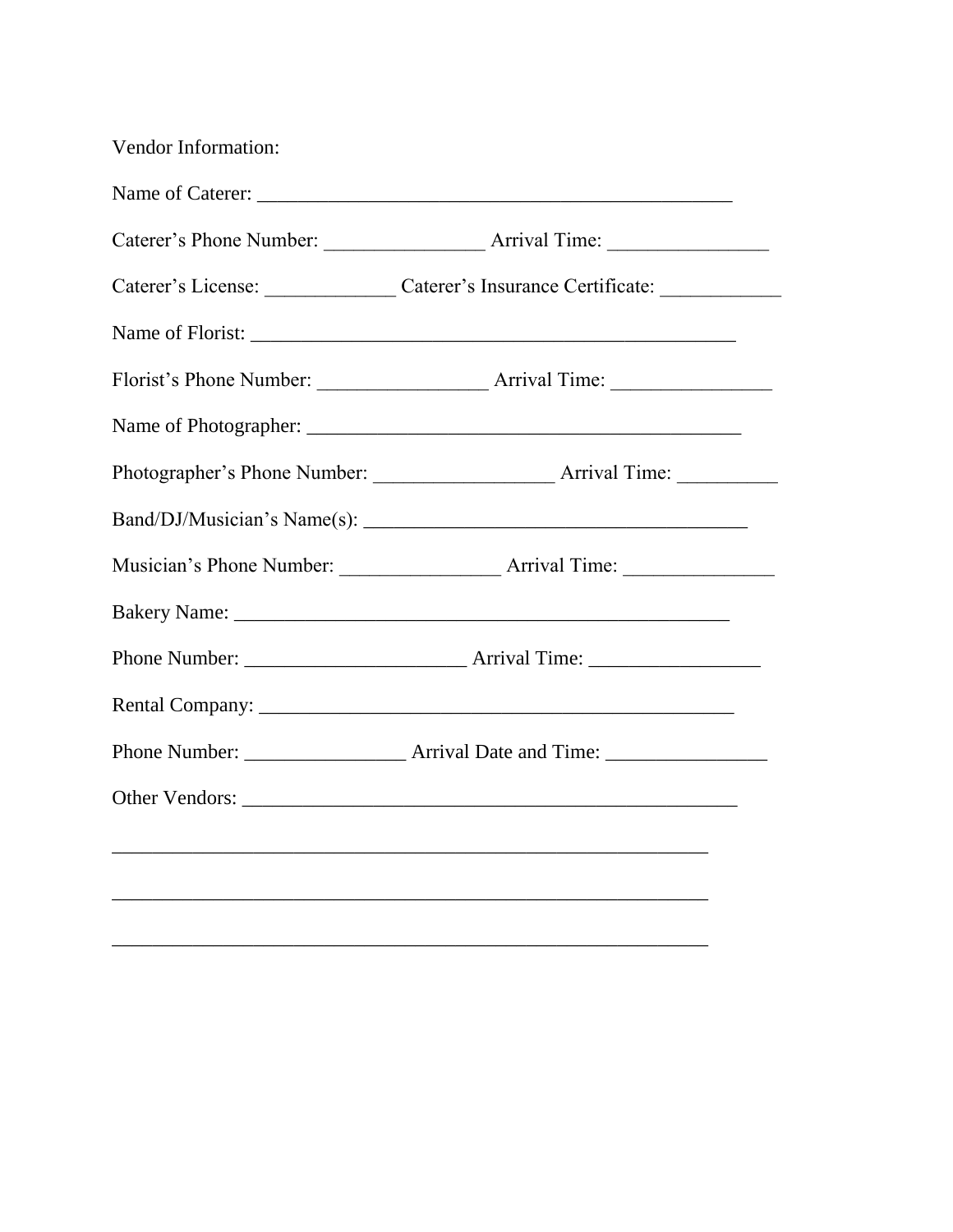#### **FACILITIES USE AGREEMENT**

THIS FACILITIES USE AGREEMENT, dated \_\_\_\_\_\_\_\_\_\_\_\_\_, 20\_, between THE CORPORATION FOR JEFFERSON'S POPLAR FOREST (Poplar Forest) and \_\_\_\_\_\_\_\_\_\_\_\_\_\_\_\_\_\_ (Renter) recites and provides:

A. The Renter desires to use Poplar Forest facilities on \_\_\_\_\_\_\_, 20\_\_\_, between 5:00 p.m. and  $10:00$  p.m. for the sole purpose of a

Such use of Poplar Forest facilities is referred to in this Agreement as the "Event."

B. Poplar Forest is willing to permit the Renter to use its facilities for the Event upon payment of the rental fee set forth herein and upon execution of this Agreement and performance of its terms by the Renter.

C. Renter understands that the appearance of the Poplar Forest facilities may change from the date of this Agreement and from time to time thereafter as restoration and archaeological work or other circumstances change.

D. Renter has received, read, and fully understands the Guide Book entitled "Hosting a Private Party at Thomas Jefferson's Poplar Forest" and is willing and able to comply in all respects with its provisions. Such provisions are referred to in this Agreement as the "Guidelines and Requirements".

WHEREFORE, Poplar Forest and the Renter agree as follows:

1. Rental Fee and Damage Deposit. Poplar Forest will permit use of its facilities for the Event and the Renter shall pay for such use the total amount of \$ 3500.00 as a rental fee. The Renter shall further pay Poplar Forest a damage deposit of \$500.00 to be returned to Renter following the Event, unless used as specified in the Guidelines and Requirements. One-half the rental fee and the full damage deposit shall be paid to Poplar Forest upon execution of this Agreement. The remaining one-half of the rental fee shall be paid not less than 30 days before the Event.

2. Use and Limitations of the Event. The Renter shall use Poplar Forest facilities for the sole purpose designated in section "A" above. The Event shall be a private function and may include only members, employees or guests of the Renter. Renter may not assign this Agreement or use of the facilities to any other person, entity, or organization. Guided tours of the Poplar Forest house may be arranged in advance at the Renter's request. Poplar Forest will designate a staff person as a contact for the Renter. The Poplar Forest staff person will not be responsible for planning the Event but will be available to offer guidance.

3. Cancellation. If the Renter cancels the Event 30 days or more before the Event for reasons other than COVID-related concerns, the rental fee paid to Poplar Forest, less an administrative fee of 10%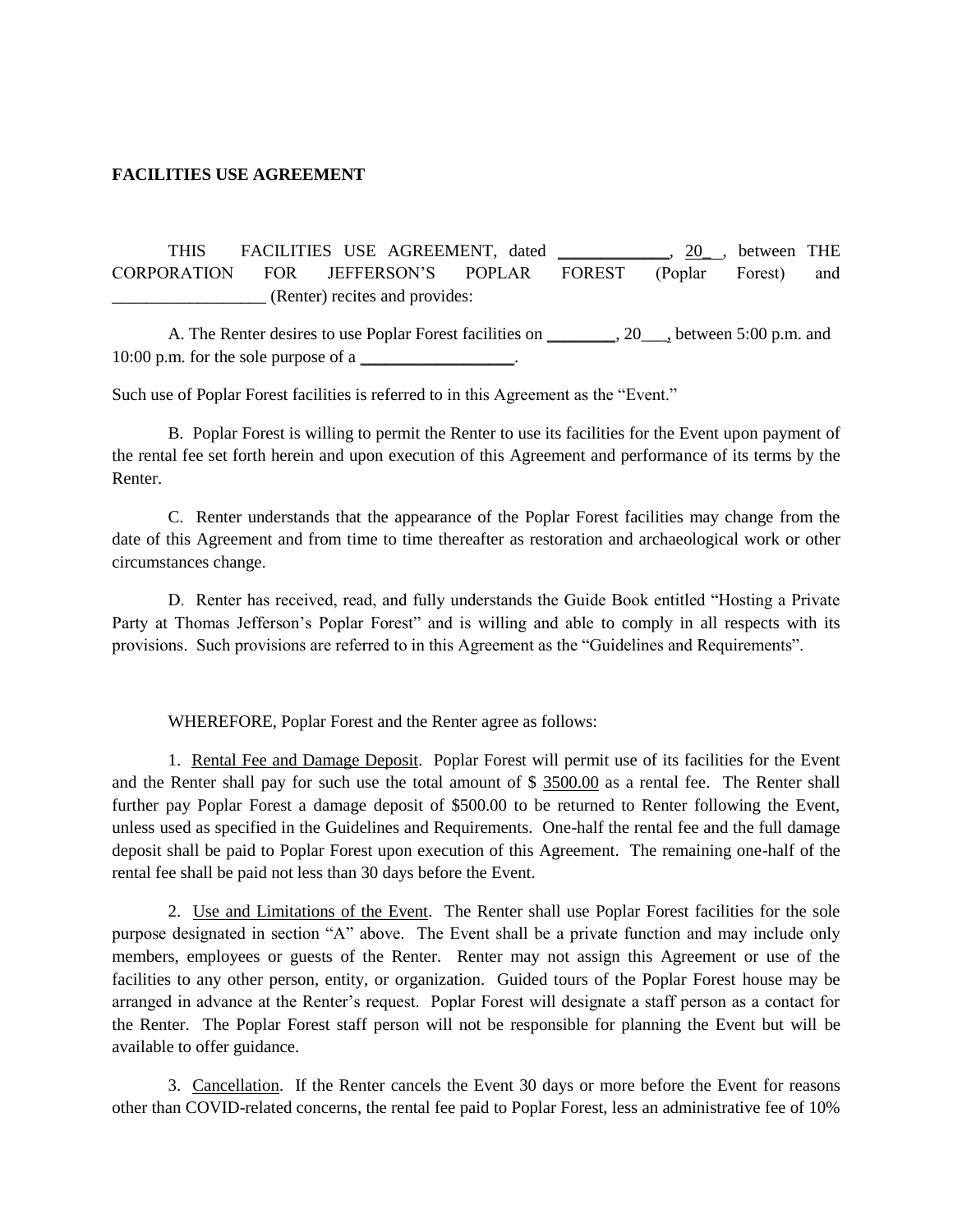of the full rental amount, will be refunded to the Renter, together with the full damage deposit. If the Renter cancels the Event 29 days or less before the Event for reasons other than COVID-related concerns, one half of the total rental fee paid, or to be paid, to Poplar Forest pursuant to paragraph 1 above will be refunded to the Renter, together with the full damage deposit, unless used in accordance with the Guidelines and Requirements. Subject to the foregoing, Poplar Forest shall not be liable for any loss or damages or for refund of fees when the Event is canceled because of, or affected by, inclement weather, other acts of nature, or circumstances or events other than cancellation by Poplar Forest.

Poplar Forest shall have the right to cancel the Event because of circumstances which it determines preclude the Event or would be detrimental to the interests or health of Poplar Forest and the Renter. In the event of cancellation by Poplar Forest or the Renter in light of COVID-19 health risks, all rental fees and the damage deposit paid to Poplar Forest will be refunded to the Renter.

4. Compliance with Guidelines and Requirements. The Renter shall comply fully with the Guidelines and Requirements. In the event that Poplar Forest determines in its sole discretion that Renter has not complied with, or is not complying with, the Guidelines and Requirements or otherwise with this Agreement, Poplar Forest shall have the immediate right to cancel the Event or to take other remedial action, and Renter shall bear all loss or damage resulting therefrom. The rental fee shall, in such event, be retained by Poplar Forest and the damage deposit returned only in accordance with the Guidelines and Requirements.

5. Compliance with Governmental Requirements. The Renter shall comply fully with all governmental laws, regulations, or other requirements. In particular, and without limitation, the Renter shall be responsible for the service of alcohol and must obtain a one-day Alcoholic Beverage Control license from the state of Virginia or demonstrate other authority to serve alcohol obtained through a caterer or other means. In the event that Poplar Forest determines in its sole discretion that Renter has not complied with, or is not complying with, applicable governmental laws, regulations or other requirements, including COVID-19 guidelines, Poplar Forest shall have the immediate right to cancel the Event or to take other remedial action, and the Renter shall bear all loss or damage resulting therefrom. The rental fee shall, in such event, be retained by Poplar Forest and the damage deposit returned only in accordance with the Guidelines and Requirements.

6. Caterers, Vendors, Suppliers. The Renter shall use only caterers, vendors, and suppliers approved by Poplar Forest as provided in the Guidelines and Requirements. Poplar Forest shall have no responsibility to caterers, vendors, suppliers, or other third parties used by Renter in connection with the Event.

7. Damages, Losses and Third Party Responsibility. The Renter shall be responsible for all losses, damages, injuries, or other obligations or liabilities relating to the Event, including without limitation those caused or incurred by Renter's guests, employees, members, agents, service suppliers, vendors, or contractors. The Renter shall indemnify and save Poplar Forest harmless from any and all such losses, damages, injuries, or other obligations and liabilities. The Renter shall be responsible to Poplar Forest for loss or damage to Poplar Forest property and shall pay for all necessary repairs, consultations, or replacement relating to such loss or damage.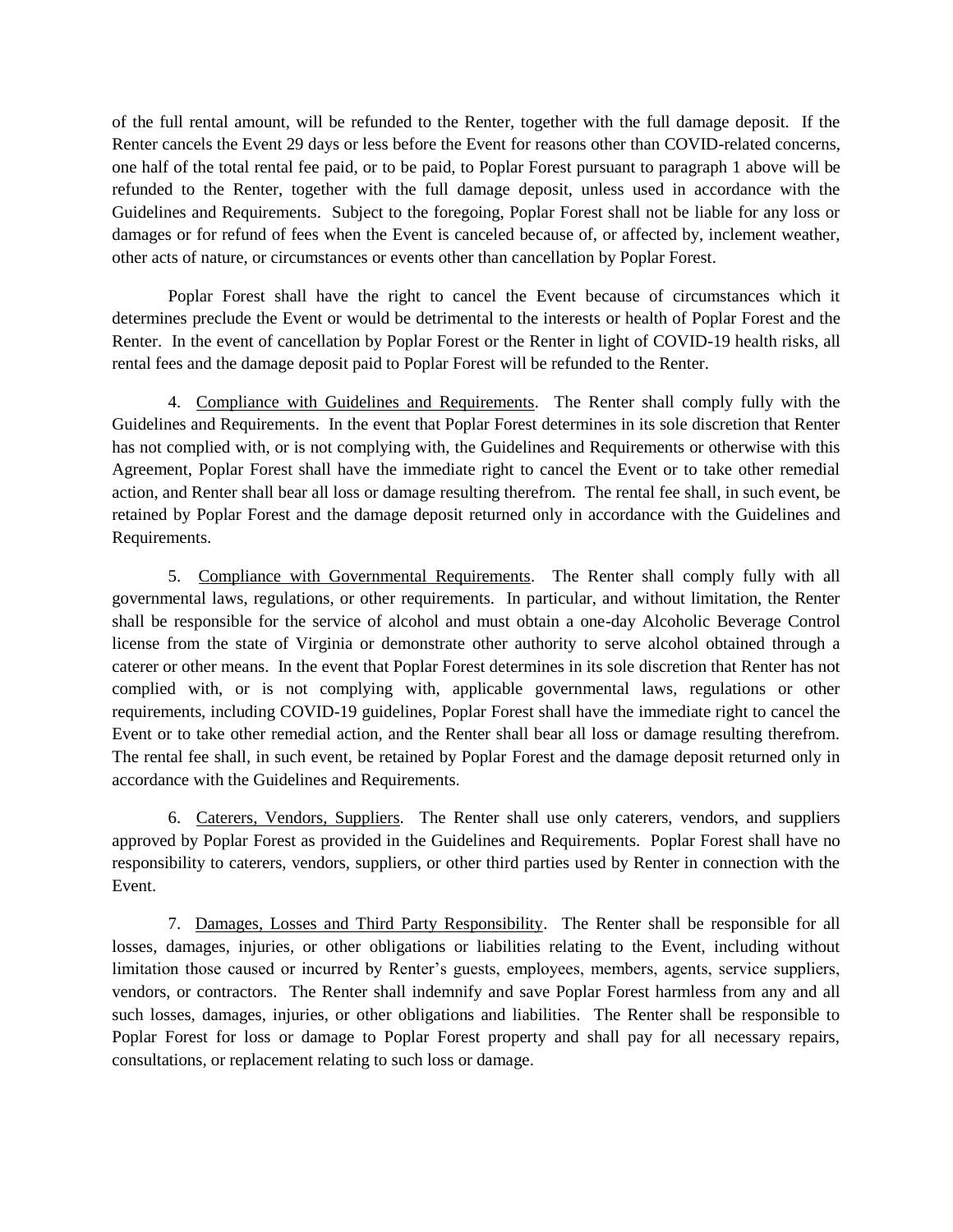8. Insurance. The Renter shall provide insurance in accordance with the Guidelines and Requirements and shall provide certificates of insurance and such other evidence of compliance with this paragraph as Poplar Forest may require, not less than 14 days before the Event.

9. Unlawful Discrimination. Renter represents that it does not, and it shall not, practice or advocate unlawful discrimination based on race, creed, color, sex, national origin, age, or disability.

10. Clean-up after Event. The Renter shall clean up after the Event and restore the Poplar Forest facilities to their normal condition prior thereto in accordance with the Guidelines and Requirements. Renter shall pay for all clean-up performed by Poplar Forest staff after the Event at the rate of \$400.00 per hour, with a one hour minimum charge.

WITNESS the following:

THE CORPORATION FOR RENTER:

JEFFERSON'S POPLAR FOREST

By: By: \_\_\_\_\_\_\_\_\_\_\_\_\_\_\_\_\_\_\_\_\_\_\_\_\_\_\_

Title: Program and Event Coordinator Title (if applicable): \_\_\_\_\_\_\_\_\_\_\_\_\_\_\_\_\_\_\_\_

Please mail payments to: The Corporation for Jefferson's Poplar Forest Attention: Program and Event Coordinator P.O. Box 419 Forest, Virginia 24551-0419 Phone 434-525-1806 Fax 434- 525-7252